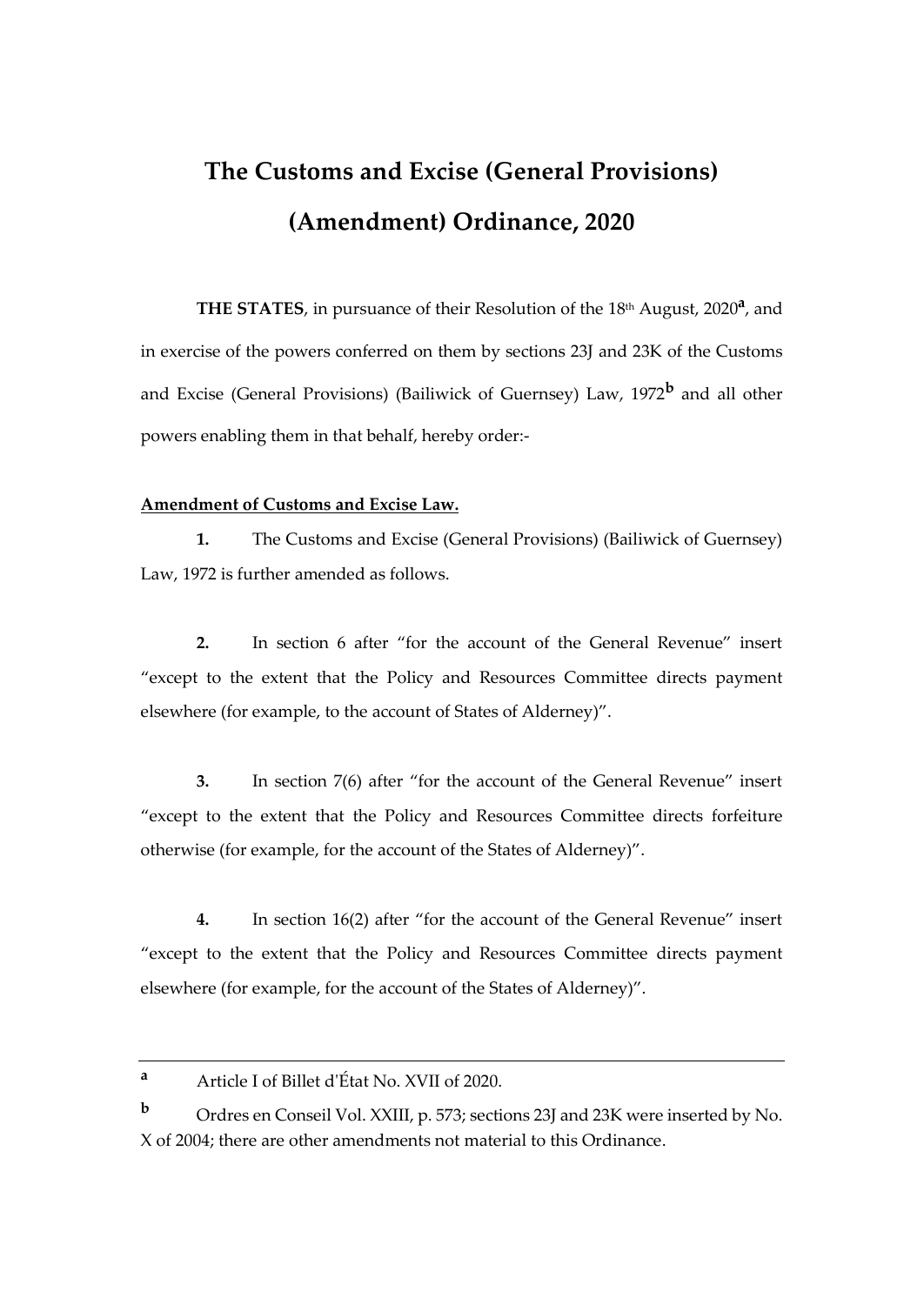**5.** In section 17(1) after "to the account of the General Revenue" insert "except to the extent that the Policy and Resources Committee directs payment elsewhere (for example, to the account of the States of Alderney)".

**6.** After section 23B(3) insert the following subsection -

"(4) Without prejudice to the powers conferred on the Policy and Resources Committee by subsections (1) and (2) and on the States of Deliberation by subsection (3), the States of Alderney may, subject to the provisions of any order or Ordinance made under those subsections and in force in Alderney, by Ordinance amend the Fourth Schedule as it has effect in Alderney by adding any class or description of goods to it or by removing or varying any class or description of goods specified in it.".

**7.** After section 23C(3) insert the following subsection -

"(4) Without prejudice to the powers conferred on the Policy and Resources Committee by subsections (1) and (2) and on the States of Deliberation by subsection (3), the States of Alderney may, subject to the provisions of any order or Ordinance made under those subsections and in force in Alderney, by Ordinance amend the Fourth Schedule as it has effect in Alderney by specifying or varying the rates of excise duty chargeable on any class or description of goods specified therein.".

**8.** In section 63 after "to the account of the General Revenue" insert "except to the extent that the Policy and Resources Committee directs them to be credited elsewhere (for example, to the account of the States of Alderney)".